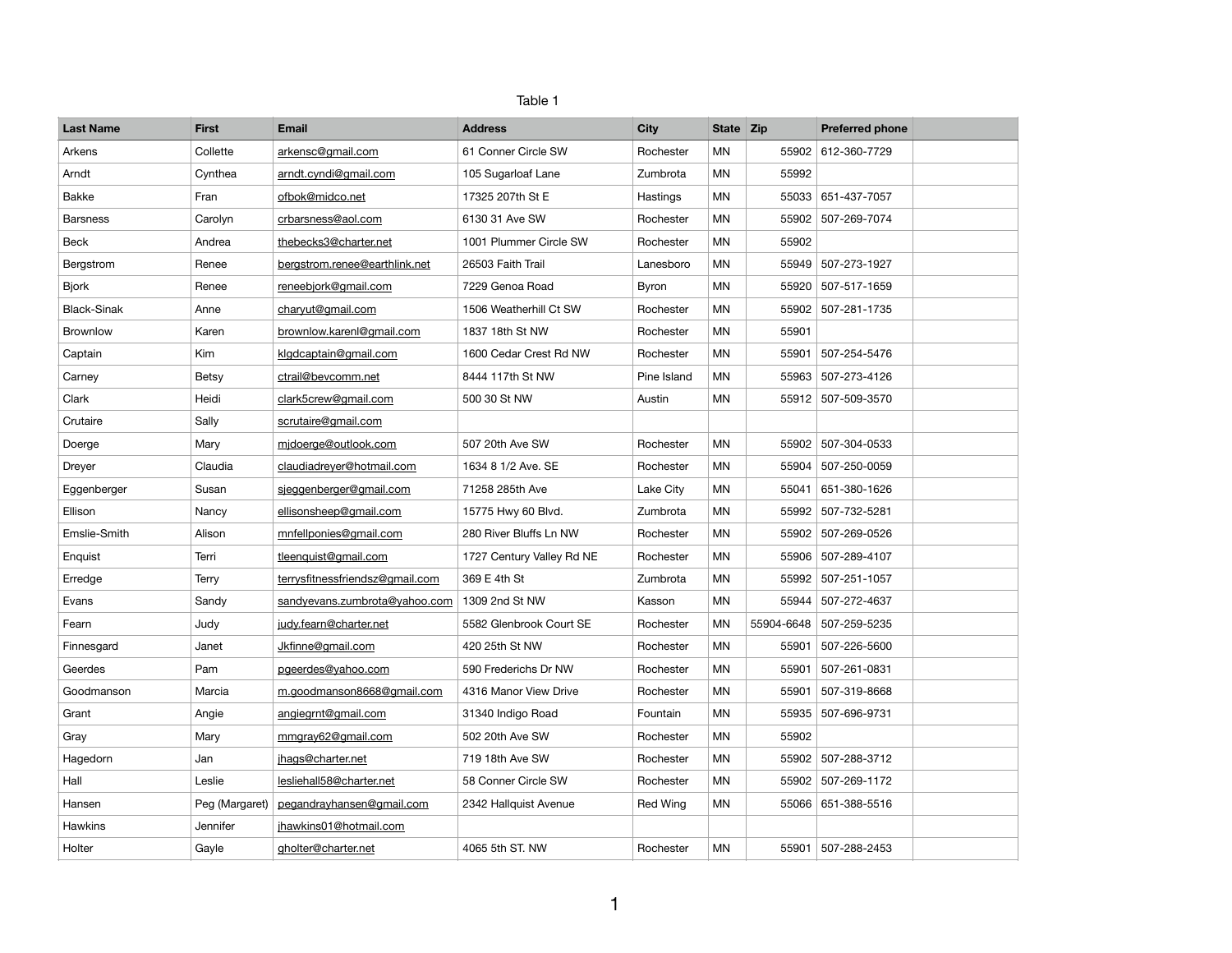| Hutton                   | Ann            | ahutton356@gmail.com            | 1426 1st St NW                | Rochester          | <b>MN</b> | 55901 | 507-696-5276       |  |
|--------------------------|----------------|---------------------------------|-------------------------------|--------------------|-----------|-------|--------------------|--|
| Johnmeyer                | Cathy          | cathyjohnmeyer@gmail.com        | 46601 180th Ave               | Zumbrota           | <b>MN</b> | 55992 | 507-271-6788       |  |
| Johnson                  | Kaye           | kagram@msn.com                  | 1625 NE 20th Ave              | Rochester          | MN        | 55906 | 507-261-3374       |  |
| Johnson                  | Laurice        | laurice331@gmail.com            | 819 Southern Woods Place SW   | Rochester          | MN        |       | 55902 612-616-1854 |  |
| Johnston                 | Coleen         | coleenlou@gmail.com             | 47421 Co. 11 Blvd             | Mazeppa            | ΜN        | 55956 | 507-843-4719       |  |
| Kahle                    | Susan          | kahlesusan@q.com                | 2100 Valkyrie Dr. NW, #110    | Rochester          | MN        | 55901 | 507-289-1564       |  |
| Keller                   | Beth           | bethrkeller@hotmail.com         | 37030 County Rd 16            | Lake City          | MN        | 55041 | 651-380-3922       |  |
| Kolstad                  | Susan          | skolstadmn@yahoo.com            | 118 Madison Ave NW            | Eyota              | MN        | 55934 | 651-587-0881       |  |
| Krieger                  | Marcia         | yyournnamee@hotmail.com         | 1095 Riverwood Dr SW          | Oronoco            | MN        | 55960 |                    |  |
| Landgren                 | Yvonne         |                                 | 7524 County Road 19, SE       | Rochester          | MN        | 55904 | 507-288-8481       |  |
| LaPlante                 | Chris          | mlaplante@aol.com               | 1143 3 1/2 ST SE              | Rochester          | Mn        | 55904 | 507-282-2667       |  |
| Lomen                    | Marit          | maritlomen@yahoo.com            | PO Box 252, 16579 Hwy 60 Blvd | Zumbrota           | MN        | 55992 | 507-732-7386       |  |
| Manduca                  | Cathryn        | cathryn.manduca@gmail.com       | 7023 Indigo Ct                | Rochester          | ΜN        | 55901 | 507-271-8658       |  |
| Martin                   | Karen          | kmarti1111@yahoo.com            |                               |                    |           |       |                    |  |
| Matts                    | Patsy          | patsyquilts@gmail.com           | 135 4th St. NW                | Oronoco            | MN        | 55960 | 469-688-7289       |  |
| Marquardt                | Janette        | jcpeat@gmail.com                | 4 Winters Lane                | <b>Bella Vista</b> | AR        | 72714 | 816-844-1721       |  |
| McCaleb                  | Vicki          | vamccaleb@gmail.com             | 4916 Opal Lane NW             | Rochester          | MN        | 55901 |                    |  |
| Mueske                   | Carol          | mueske2010@hotmail.com          |                               |                    |           |       |                    |  |
| Mueller                  | <b>Bridget</b> | bmmueller@charter.net           | 3204 Knoll Lane NW            | Rochester          | MN        | 55901 | 507-269-1020       |  |
| Newman                   | Karen          | karennewman@comcast.net         | 420 Maple St.                 | Mahtomedi          | MN        | 55115 |                    |  |
| Norn Sisters Woolen Mill |                | nornsisterswoolenmill@gmail.com |                               |                    |           |       |                    |  |
| Olson                    | Carol          | candl@frontiernet.net           | 9300 County 9 Blvd.           | Cannon Falls       | MN        |       | 55009 612-961-2963 |  |
| Olson-Williams           | Helen          | holsonw@charter.net             | 1123 Eighth St SW             | Rochester          | MN        | 55902 |                    |  |
| Paulsen                  | Elaine         | paulsen.ej@gmail.com            | 905 40th St. NW               | Rochester          | MN        | 55901 | 507-261-4899       |  |
| Persoon-<br>Bement       | Debra          | dpbement5843@qmail.com          | 8750 85th St. NW              | Pine Island        | MN        | 55964 | 507-273-5843       |  |
| Pruett                   | Sara           | sara3wren@gmail.com             | 2815 Viola Heights Drive NE   | Rochester          | <b>MN</b> | 55906 | 507-533-8328       |  |
| Remfert                  | Elizabeth      | elremfert@yahoo.com             | 1424 21st Avenue NE           | Rochester          | MN        | 55906 | 507-282-4877       |  |
| Ronningen                | Joann          | kandir@frontiernet.net          | 13356 490th Street            | Pine Island        | MN        | 55963 | 507-824-2294       |  |
| Saye -Willis             | Judy           | sayewillis@gmail.com            | 10754 Farrel Ave.             | Northfield         | <b>MN</b> | 55057 |                    |  |
| Severson                 | Cindy          | cindy.severson@gmail.com        |                               |                    |           |       |                    |  |
| Siewert                  | Sandra         | sksiewert@embarqmail.com        | 35129 Hwy 60                  | Zumbro Falls       | <b>MN</b> | 55991 | 507-753-2537       |  |
| Simpson                  | Mike           | simpmike@gmail.com              | 103 5th St SE                 | Chatfield          | MN        | 55923 | 507 867-0064       |  |
| Soleil                   | Daphne         | daphnesoleil@earthlink.net      | 915 Southern Woods Place SW   | Rochester          | <b>MN</b> | 55902 | 206-898-6982       |  |
| Stevens                  | Judith         | jmai5421@yahoo.com              | 2205 2nd St. SW #409          | Rochester          | <b>MN</b> |       | 55902 507-281-4418 |  |